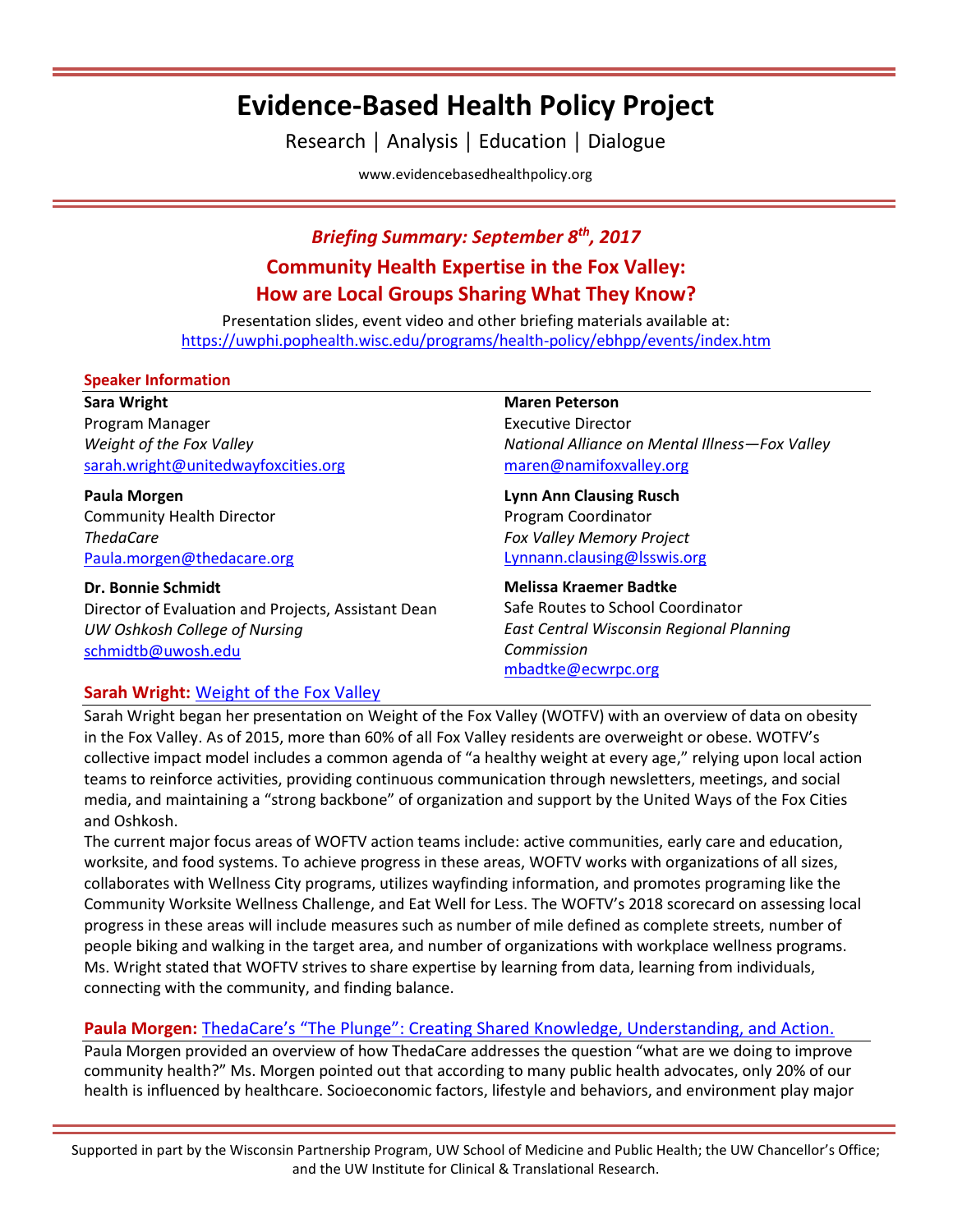# **Evidence-Based Health Policy Project**

Research │ Analysis │ Education │ Dialogue

[www.evidencebasedhealthpolicy.org](file:///C:/Users/randrae/Downloads/www.evidencebasedhealthpolicy.org)

roles in influencing individual and community health.

ThedaCare operates local Community Health Action Teams (CHATs), which aim to educate, promote connectedness, discourage stereotyping, and create community-based initiatives. CHATs "plunges" are day-long events in which community leaders meet with people in their community connected to a particular health issue, such as health concerns of persons of color, the local LGBTQ community, homeless persons, and individuals dealing with addiction. After plunge events, the group debriefs and begins discussing possible solutions. In follow up discussions in later weeks and months, solutions and ideas are continuously discussed. The ultimate goal of each plunge is for a community to select one or more collaborative, community-owned projects. Ms. Morgen citied the keys to success to ThedaCare fulfilling its mission to improve community health as being able to utilize financial resources, having paid staff to assess and support the outcomes of plunges, and the common understanding that plunges create between community members.

### **Dr. Bonnie Schmidt** [Teaching Evidence-Based practice in Nursing Academia](http://con.uwosh.edu/)

Bonnie Schmidt discussed the history, mission, and vision of the University of Wisconsin-Oshkosh's College of Nursing. Graduates of this accredited program go on to care for Wisconsin individuals, families, and communities. The curriculum currently includes a foundational evidence-based practice course, service learning projects, and collaborative research with community partners. A board of visitors, clinical partners, staff nurses, preceptors, alumni evaluations, and employer evaluations are all utilized to evaluate students, staff, curriculum, and resources of the program. According to Dr. Schmidt, the UW-Oshkosh College of Nursing strives for strong connections with clinical partners, responsiveness to community needs, and students involved in applying evidence to practice.

### **Maren Peterson:** [NAMI Fox Valley](https://www.namifoxvalley.org/)

Maren Peterson provided an overview of NAMI Fox Valley's approach to local collaboration and some of the organizations recent resulting successes. "Collaboration is exciting and collaboration is what makes the Fox Valley and the Fox Valley nonprofit community tick," she said in her opening remarks, "If we sit in silos we're not going to accomplish anything." Ms. Peterson highlighted NAMI-Fox Valley's work with the Iris Place Peer Run Respite, a five-bedroom house which provides a temporary, home-like environment for adults struggling with severe mental health issues as an alternative to emergency and hospital admissions. Since 2014, Iris Place has served over 300 guests. Ms. Peterson emphasized that Iris Place could not have been a reality without collaboration between NAMI-Fox Valley and other local stakeholders.

Additional recent and successful collaborations of NAMI Fox Valley were also discussed. One is a collaboration in which partners are working to create a culture of health and mental wellness throughout the Hortonville school district. Another success story that grew out of collaboration by NAMI Fox Valley and partners, is the effort to create a Spanish language center for Latino mental health in the Fox Valley to meet the needs of the local Latino population.

### **Lynn Ann Clausing Rusch:** [Fox Valley Memory Project](http://www.foxvalleymemoryproject.org/)

Lynn Ann Clausing Rusch described the many programs currently being implemented by the Fox Valley Memory Project. One such program is the Project's memory cafes, which offer socializing opportunities for persons with memory loss as well as their care partners. The Memory Project offers Purple Angel Business Education, which trains local businesses to be "dementia friendly." To date, 130 Fox Valley area businesses have received this training. The project operates a Memory Loss Resource Center, which provides support and resources to persons with dementia, families, friends, care partners, and professionals through in-person meetings, support

The Evidence-Based Health Policy Project is a partnership between the La Follette School of Public Affairs, Wisconsin Legislative Council, and the School of Medicine and Public Health. Supported in part by the Wisconsin Partnership Program, the UW Chancellor's Office and the UW Institute for Clinical & Translational Research.